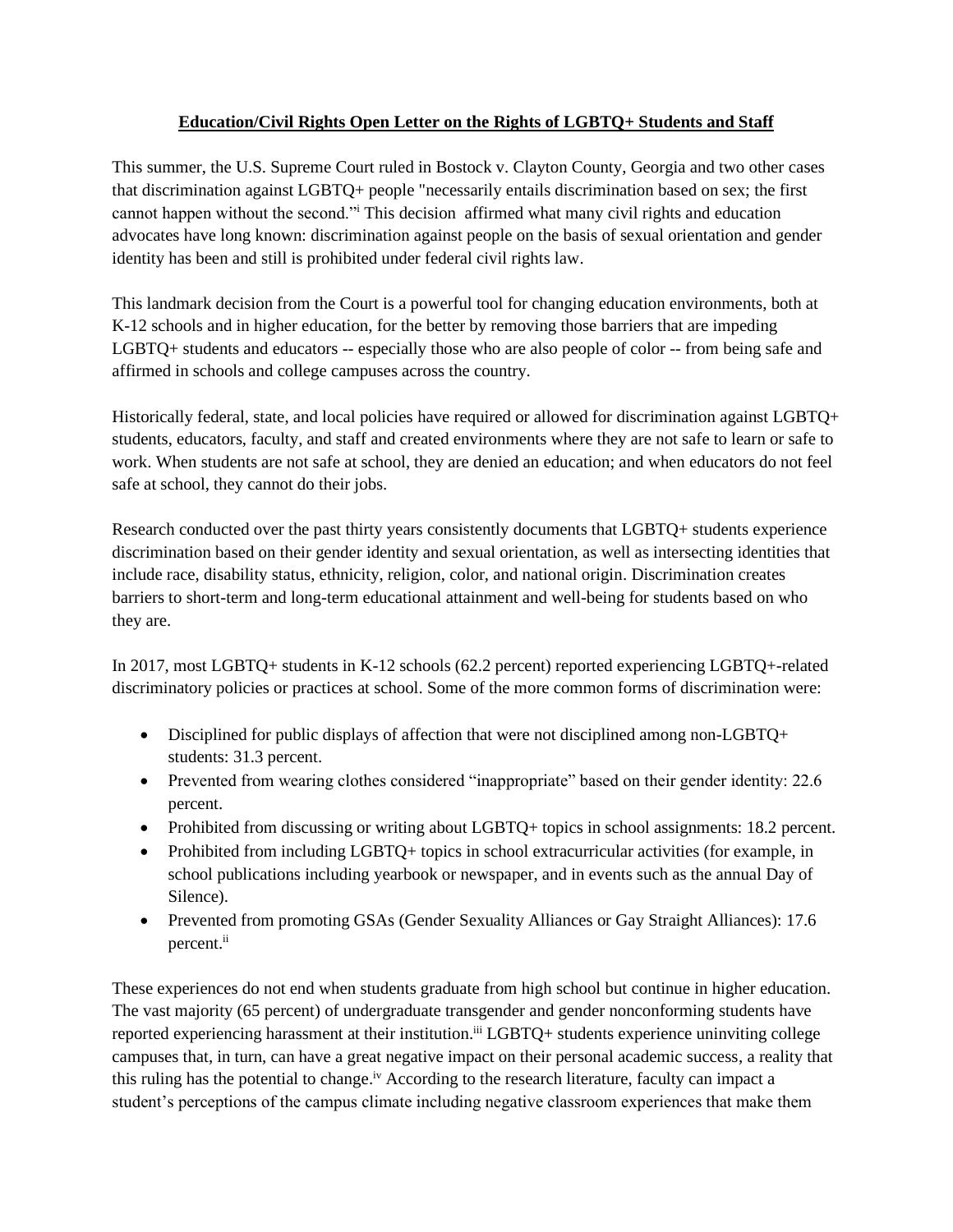feel invisible and silenced<sup>v</sup>; a negative campus climate for LGBTQ+ students could also impact those students' social network and overall satisfaction with their college experience.<sup>vi</sup>

LGBTQ+ teachers are more likely to engage in LGBTQ+-affirming and supportive teaching practices than teachers who are not LGBTQ+ (74.5 percent of LGBTQ+ teachers vs 49.0 percent of non-LGBTQ+ teachers).vii However, when educators experience discrimination and do not feel safe at school themselves, it is less likely they will be able to support students in these ways. LGBTQ+ teachers were more likely than non-LGBTQ+ teachers to report experiencing backlash from administrators, parents, and communities. Over 1 in 10 LGBTQ+ teachers (11.1 percent) said that engaging in LGBTQ+-affirming and supportive teaching practices could jeopardize their employment.

In this moment of increased awareness of systemic racist police violence and the COVID-19 pandemic with its racially disproportionate harms, fairness and equal opportunity for students in K-12 schools and institutions of higher education should take on a new urgency. All civil rights and education advocates should highlight the opportunity that the Supreme Court's Bostock decision represents to spur positive changes in policies and practices that will benefit LGBTQ+ students in both K-12 schools and institutions of higher education. The positive changes will especially benefit students who are multiply marginalized.

We urge all students, educators, and families to rally in community to advance inclusive and welcoming environments in all schools that celebrate and affirm LGBTQ+ students and staff. This is both a moral imperative and a legal necessity. Learning environments should be places of liberation, where every educator can teach and every student can thrive and reach their full potential, regardless of their sexual orientation, gender identity, race, sex, religion, language, disability, or immigration status.

For additional information or to add your organization to this open letter please see the resources included below or contact Aaron Ridings at GLSEN at aaron.ridings@glsen.org, CJ Powell at The Leadership Conference on Civil and Human Rights at powell@civilrights.org, or Debbie Ojeda-Leitner at the National Center for Transgender Equality at dojedaleitner@transequality.org.

Sincerely, ORGANIZATIONS

ii Kosciw, J. G., Greytak, E. A., Zongrone, A. D., Clark, C. M., & Truong, N. L. (2018). The 2017 National School Climate Survey: The experiences of lesbian, gay, bisexual, transgender, and queer youth in our nation's schools: New York: GLSEN. Available at<https://www.glsen.org/research/school-climate-survey>

iii Postsecondary National Policy Institute. Fact Sheet on LGBTQ Students in Higher Education. (Updated June 2020). Available a[t https://pnpi.org/wp-content/uploads/2020/06/LGBTQStudentsFactsheetUpdatedJune2020.pdf](https://pnpi.org/wp-content/uploads/2020/06/LGBTQStudentsFactsheetUpdatedJune2020.pdf)

<sup>i</sup> Bostock v. Clayton County, Ga., 140 S.Ct. 1731, 1747 (2020).

iv Linley, J. L., Nguyen, D., Brazelton, G. B., Becker, B., Renn, K., & Woodford, M. (2016). Faculty as sources of support for LGBTQ college students. College Teaching, 64(2), 55–63.

<sup>v</sup> Linley, J. L., & Nguyen, D. J. (2015). LGBTQ experiences in curricular contexts. In D. Stewart, K. A. Renn, & G. B. Brazelton (Eds.), New directions for student services, no. 152: Lesbian, gay, bisexual, trans\*, and queer students in higher education: An appreciative inquiry (pp. 25–39). San Francisco, CA: Jossey-Bass.

vi Garvey, J. C., Squire, D. D., Stachler, B., & Rankin, S. R. (2018). The impact of campus climate on queer-spectrum student academic success. Journal of LGBT Youth, 15(2), 89–105.